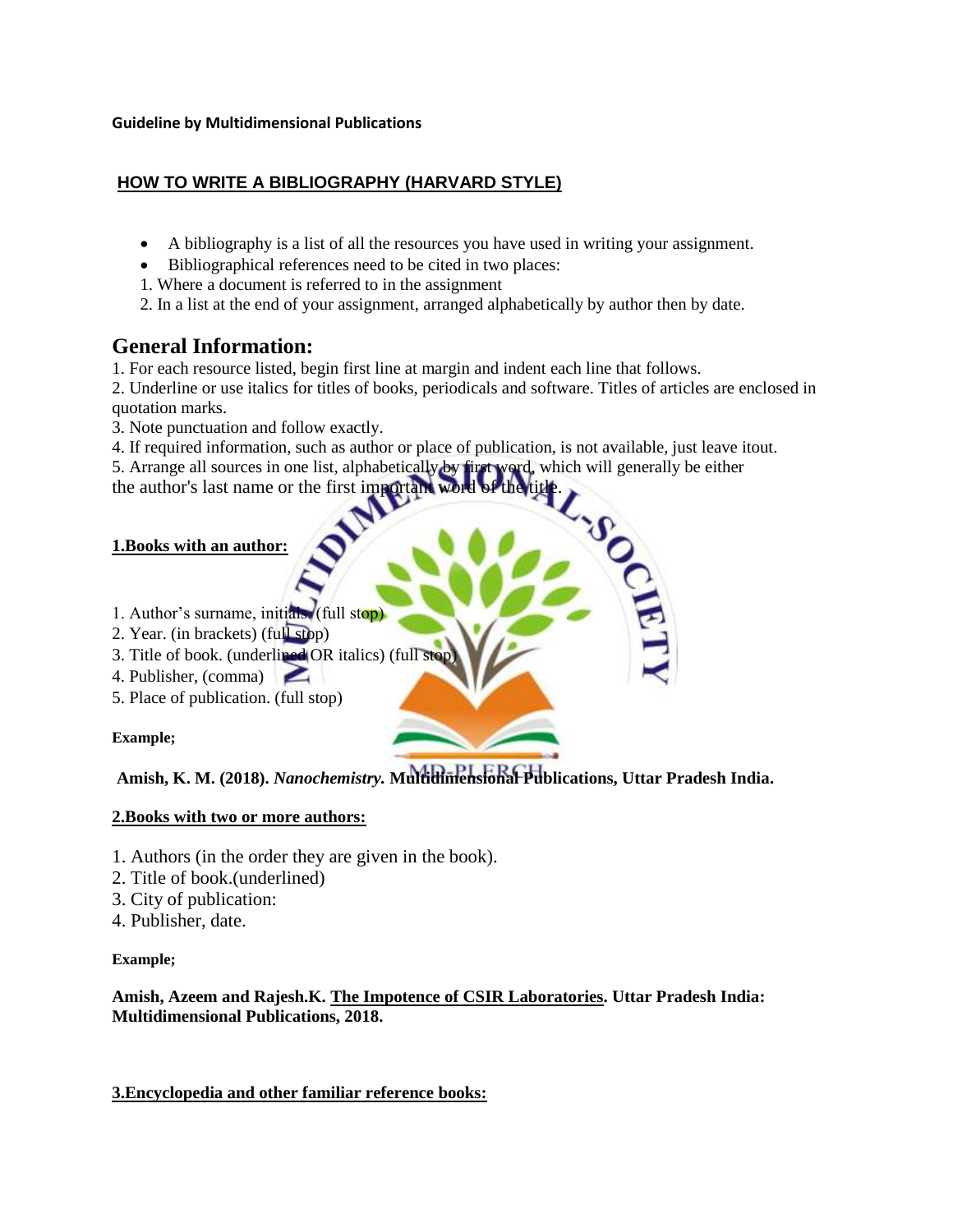1. Author of article (if available).

2. "Title of article."

3. Title of book.(underlined)

4. Date of edition. (Volume and page number not necessary if articles are arranged alphabetically).

**Example;**

**Amish K.M., Tarique.K.,." Multidimensional PLERCH Society" Encyclopedia. 2018.**

# **4.Encyclopedia Online:**

- 1. Author, if shown.
- 2. "Title of the article."
- 3. Name of encyclopedia (underlined).
- 4. Date of your visit (day, month, year -- see example)
- 4. Date of your visit (day, month was see example)<br>5. <First part of http address> (enclosed in angle brackets).<br>Example:<br>Amish K.M., "Periodicity" Grolier Multimedia Encyclopedia.<br>31 icembre 2017 <http://www.multidpublica

**Example;**

**Amish K.M., "Periodicity" Grolier Multimedia Encyclopedia.**

**31 icembre 2017 <http://www.multidpublication.in>.**

# **5.Books with an editor:**

- 1. Editor's surname, initials. (fu ll stop)<br>
2. (ed.) (in breakste)<br>
2. (ed.) (in breakste)
- 2. (ed.) (in brackets)
- 3. Year. (in brackets) (full stop)
- 4. Title of book. (underlined OR italics) (full stop)
- 5. Publisher, (comma)
- 6. Place of publication. (full stop)

#### **Example;**

**Amish, K.M. (ed.) (2018).** *Stereo Chemistry.* **Multidimensional Publications, Uttar Pradesh India.**

# **6.Chapter in an Edited Book :**

1. Chapter author's surname, initials. (full stop)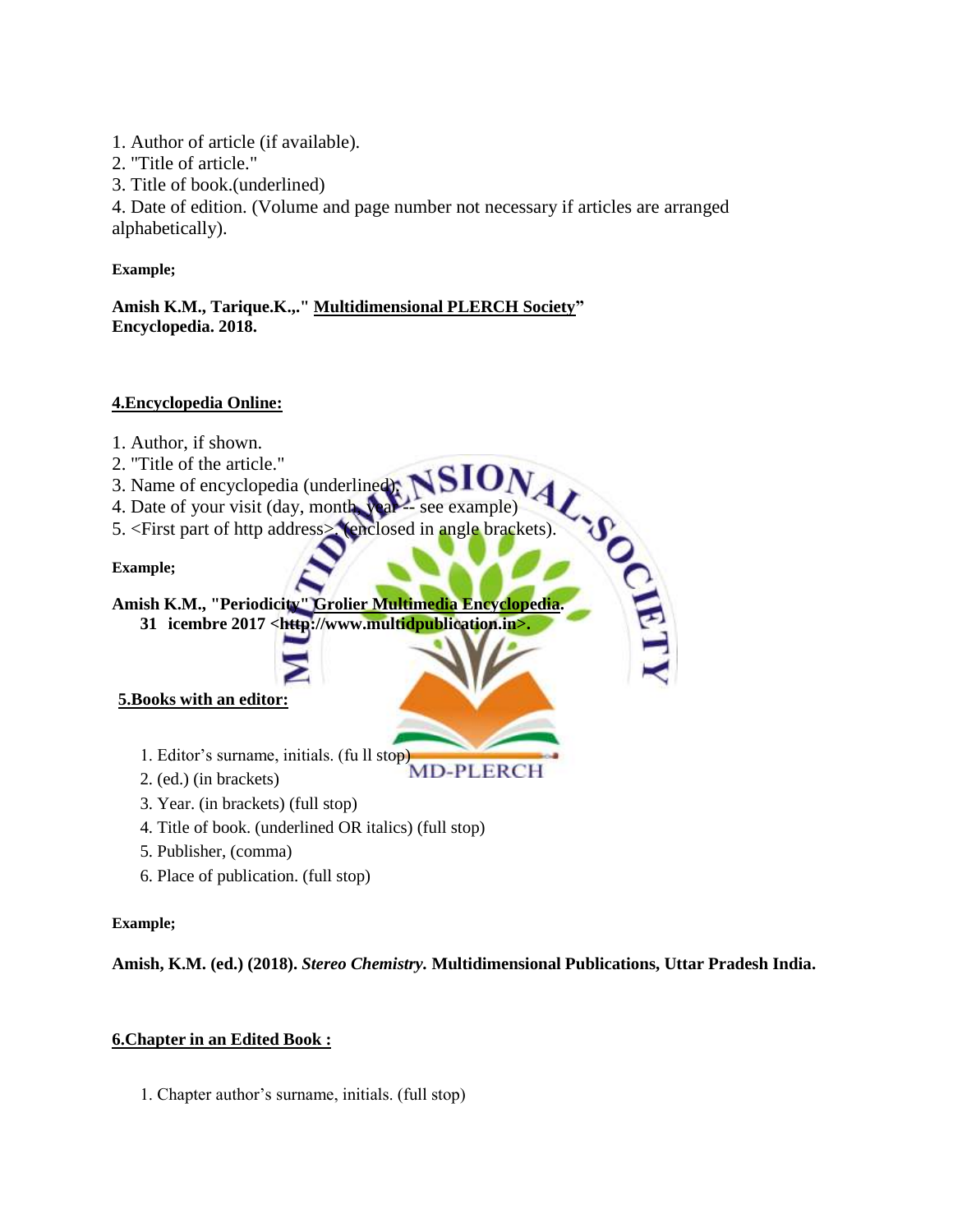2. Year. (brackets) (full stop) 3. Title of chapter. (full stop) 4. Followed by <u>In:</u> (underlined) (colon) 5. Publisher, (comma) 6. Place of publication. (full stop)

#### **Example;**

#### **Amish, K.M. (2018). Transition Metal. In: Multidimensional Publications, Uttar Pradesh India***.*

#### **7.CD-Roms:**

- 1. Author's surname, initials. (full stop)
- 2. Year. (in brackets) (full stop)
- 3. Title. (underlined OR italics) (full stop)
- 4. CD ROM [in square brackets] (full stop)
- 5. Publisher, (comma)
- 6. Place of publication. (full stop)

#### **Example;**

NAL-SO **Amish, K.M. (2015).** *Future Application of Nanoparticles.* **[CD-ROM]. Multidimensional Publications, Uttar Pradesh India.**

#### **8.E-mail:**

# **MD-PLERCH**

- 1. Sender's surname, initials. (full stop)
- 2. (Sender's email address), (brackets) (comma)
- 3. Day, (comma) month, (comma) year. (full stop)
- 4. Subject of message. (underlined OR italics) (full stop)
- 5. Email to (recipient's email address). (brackets) (full stop)

#### **Example;**

**Amish, K.M. (khanmohdamish86@gmail.com), 30 May 2010.** *Conference of Nuclear Magnetic Resonance .* **[\(cdri123@gmail.com\).](mailto:cdri123@gmail.com))**

#### **9.Interviews:**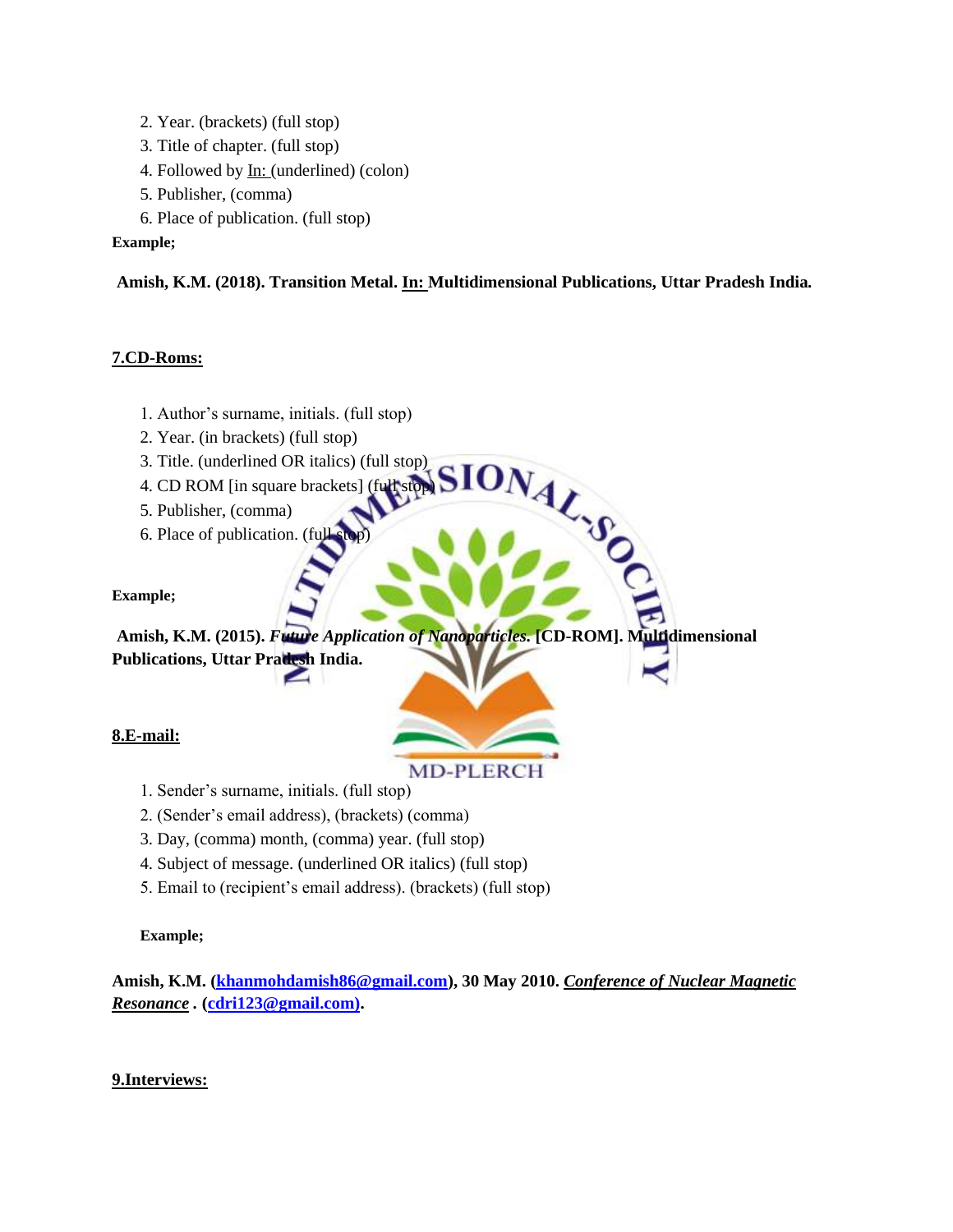- 1. Name of interviewee, first initial (full stop) Surname (full stop)
- 2. Kind of interview (Personal or Telephone) (full stop)
- 3. Date of interview (full stop)

#### **Example;**

#### **K.M. Amish. Telephonic interview. May 30, 2017.**

#### **10.Journal Articles:**

- 1. Author's surname, initials (full stop)
- 2. Year. (in brackets) (full stop)
- 3. Title of the article. (full stop)
- 4. Title of the journal. (underlined OR italics) (full stop)
- 5. Volume, number, month/season, (comma)
- 6. Page number of article. (full stop)

#### **Example;**

**Amish, K.M. (2016). Synthesis of Nanoparticles.** *Indian Journal of Nanoscienced.* **No.08, August, pp1-13.**

**MD-PLERCH** 

#### **11.Newspapers Articles:**

- 1. Author's surname, initials (full stop)
- 2. Year. (in brackets) (full stop)
- 3. Title of the article. (full stop)
- 4. Title of the newspaper. (underlined OR italics) (full stop)
- 5. Date of publication, (comma)
- 6. Page number of article. (full stop)

#### **Example;**

**Amish, K.M. (2018). Struggle of Amish Life.** *Times of India.* **28 February, p3.**

#### **12.Videos & Dvds:**

- 1. Series title. (full stop)
- 2. Series number. (full stop)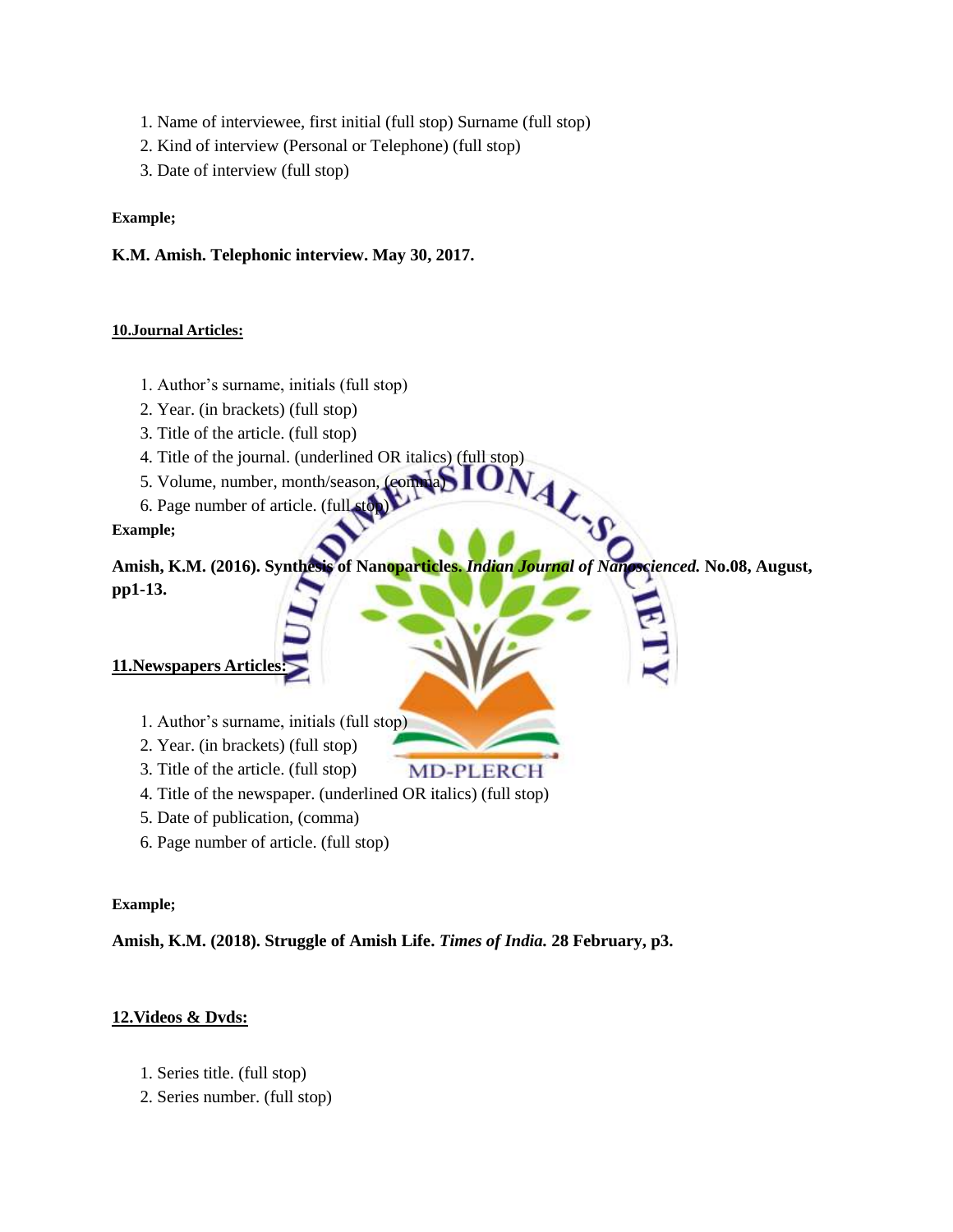- 3. Title. (underlined OR italics) (full stop)
- 4. Year. (in brackets) ( full stop)
- 5. Publisher, (comma)
- 6. Place of publication. (full stop)
- 7. Date of transmission, (comma)
- 8. Medium: format. [in square brackets] (full stop)

#### **Example;**

#### **Multidimensional PLERCH Society. 01.** *Childs Life of Uttar Pradesh India.* **(2018). BBC, India Uttar Pradesh, 15 August, [video:VHS]**

#### **13.World Wide Web:**

- 1. Author's surname, initials. (full stop)
- 2. Year. (in brackets) (full stop)
- 3. Title (underlined OR italics)
- 4. [Internet]. [in square brackets] (full stop)
- 5. Publisher, (comma)
- 6. Place of publication. (full stop)
- 7. Available from: <URL> [accessed date]

#### **Example;**

ONAL.SO **Amish, K. M. (2018).** *Multidimensional Publisher* **[Internet].Versatile Software Services, Lakhimpur Kheri Uttar Pradesh India. Available from[: http://www.multidpublication.in](http://www.multidpublication.in/) [Accessed 31 December 2017].**

**For more please connect with Multidimensional Publications:-**

- **Book: Second or Later Edition**
- **Book: Corporate Author**
- **Book: Anthology or Compilation**
- **Chapter in Anthology or Compilation**
- **Signed Magazine Article**
- **Unsigned Magazine Article**
- **Journal Article, Continuous Pagination**
- **Journal Article, Noncontinuous Pagination**
- **Signed Newspaper Article**
- **Unsigned Newspaper Article**
- **Signed Newspaper Editorial**
- **Government Publication**
- **Signed Article in Reference Work**
- **Speech or Lecture**
- **Article in Scholarly Journal Reprinted Online**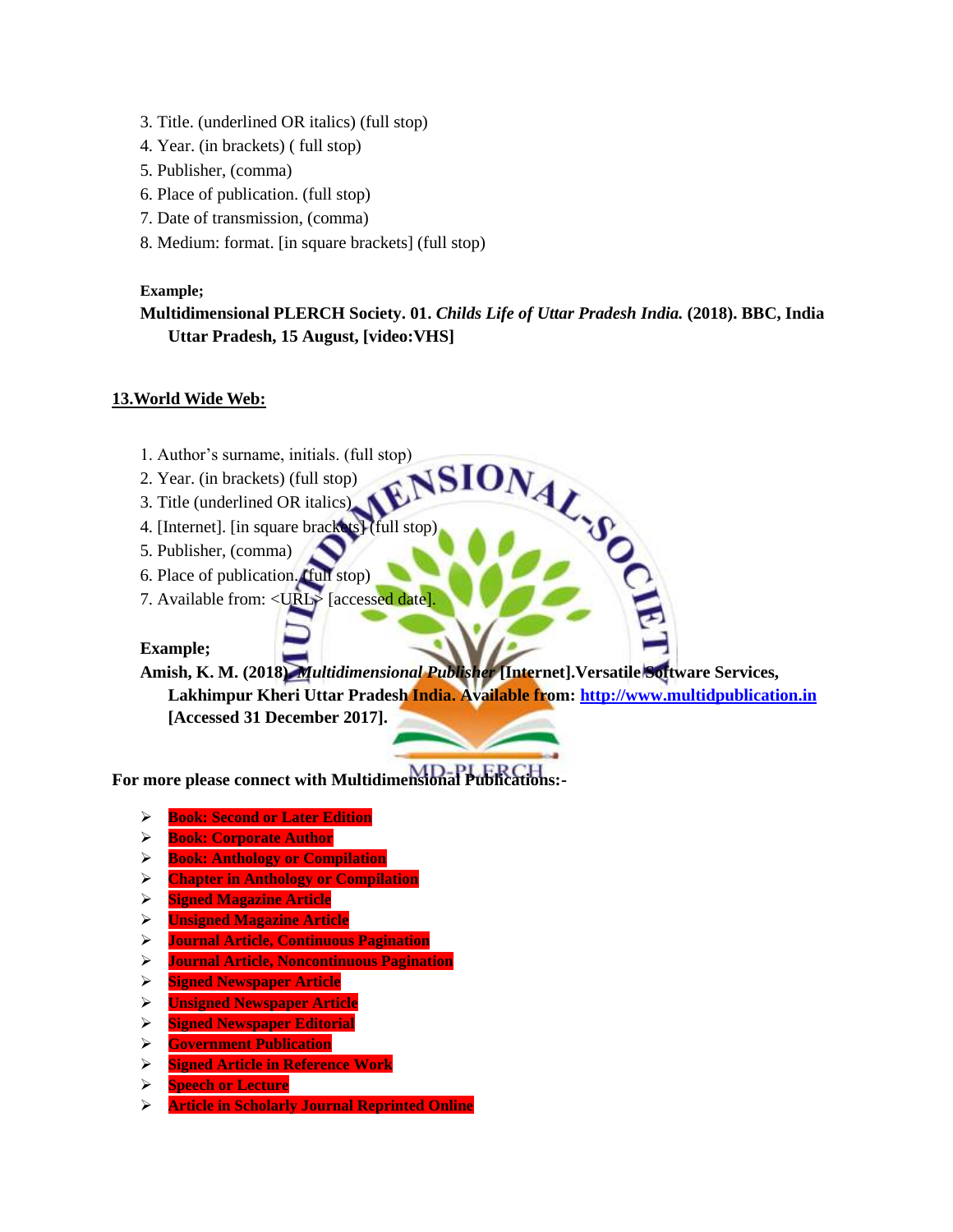- **Article in Online Scholarly Journal**
- **Online Government Publication**
- **Document Accessed from Online Service**
- **Online Document from Broadcast News Source**

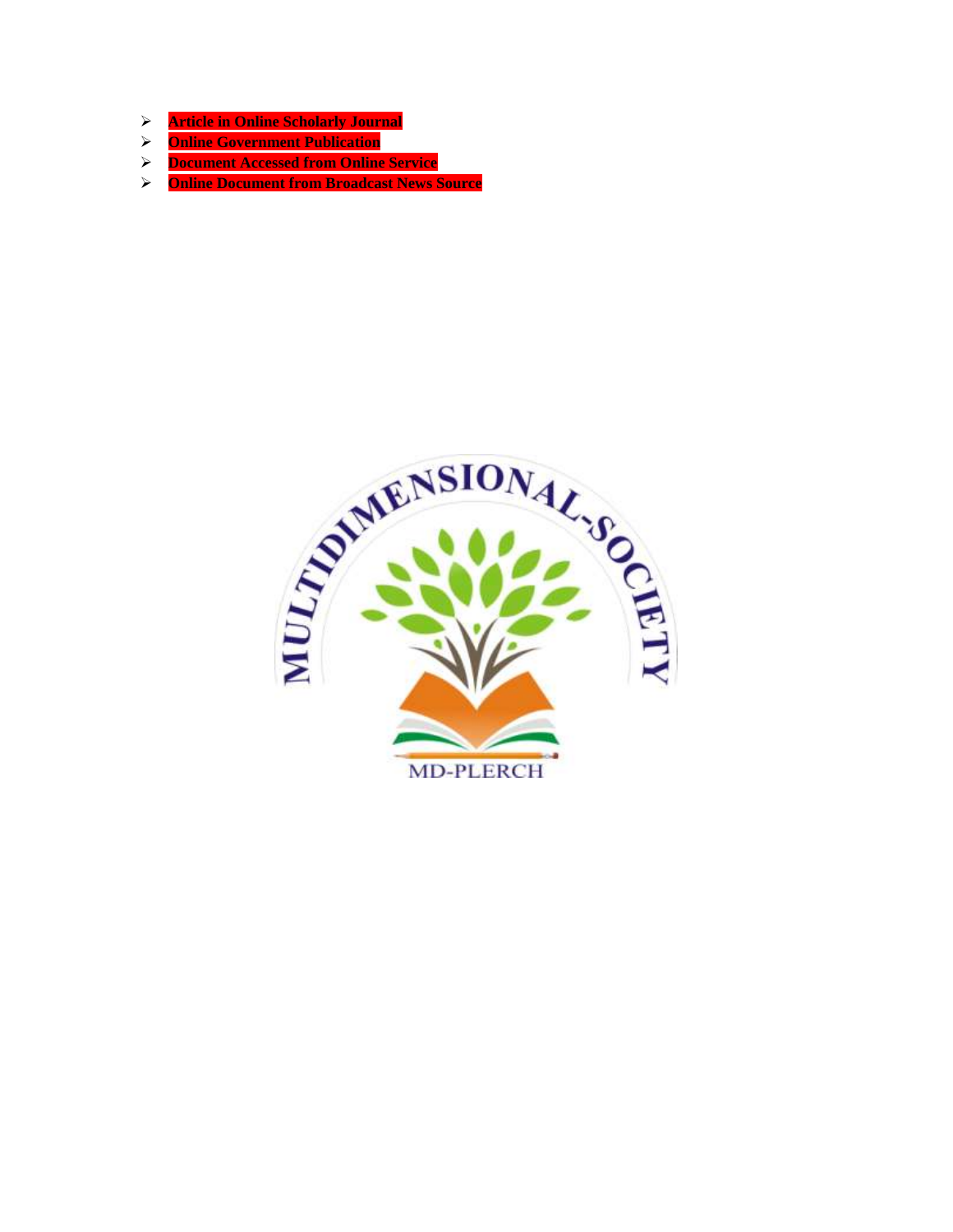#### **Reference:**

#### **What is referencing?**

When you are writing a piece of work and use someone else's words or ideas **you must reference them.** This means that you need to include detailed information on all sources consulted, both within your text (in-text citations) and at the end of your work (reference list).

#### **Why is it important?**

Referencing...

- $\checkmark$  Is crucial to successful research.
- $\checkmark$  Helps the reader to find the original source if they wish.
- $\checkmark$  Improves your writing skills
- $\overrightarrow{A}$  Adds authenticity to your argument.
- $\checkmark$  Shows that you have read widely.
- $\checkmark$  Can help you get better marks.

#### **Which system should I use?**

There are several different referencing styles used within Queen's therefore you must check your module/School handbook to clarify which system to use. It is important to use the referencing style consistently throughout your piece of work.

# **What is plagiarism?**

Plagiarism involves deliberately or inadvertently presenting someone else's ideas as your own. It is cheating. It doesn't just apply to direct quotations but summarised and paraphrased argument too. Plagiarism is treated very seriously and usually results in disciplinary action.

#### **How to avoid plagiarism**

- $\checkmark$  Plan your work in advance and manage your time effectively.
- $\checkmark$  Read a passage and then make notes afterwards. This makes it easier to use your own words.
- $\checkmark$  Note down all the details for each source as you work. This will help you to compile a reference list or bibliography.
- $\checkmark$  Save your notes and work until you receive your final mark.

#### **Introduction to Harvard**

Known as the author-date system two main elements i. citing within the text of an assignment

ii. listing references at the end of an assignment

**Each reference number should be enclosed in square brackets on the same line as the text, before any punctuation, with a space before the bracket.**

**Examples;**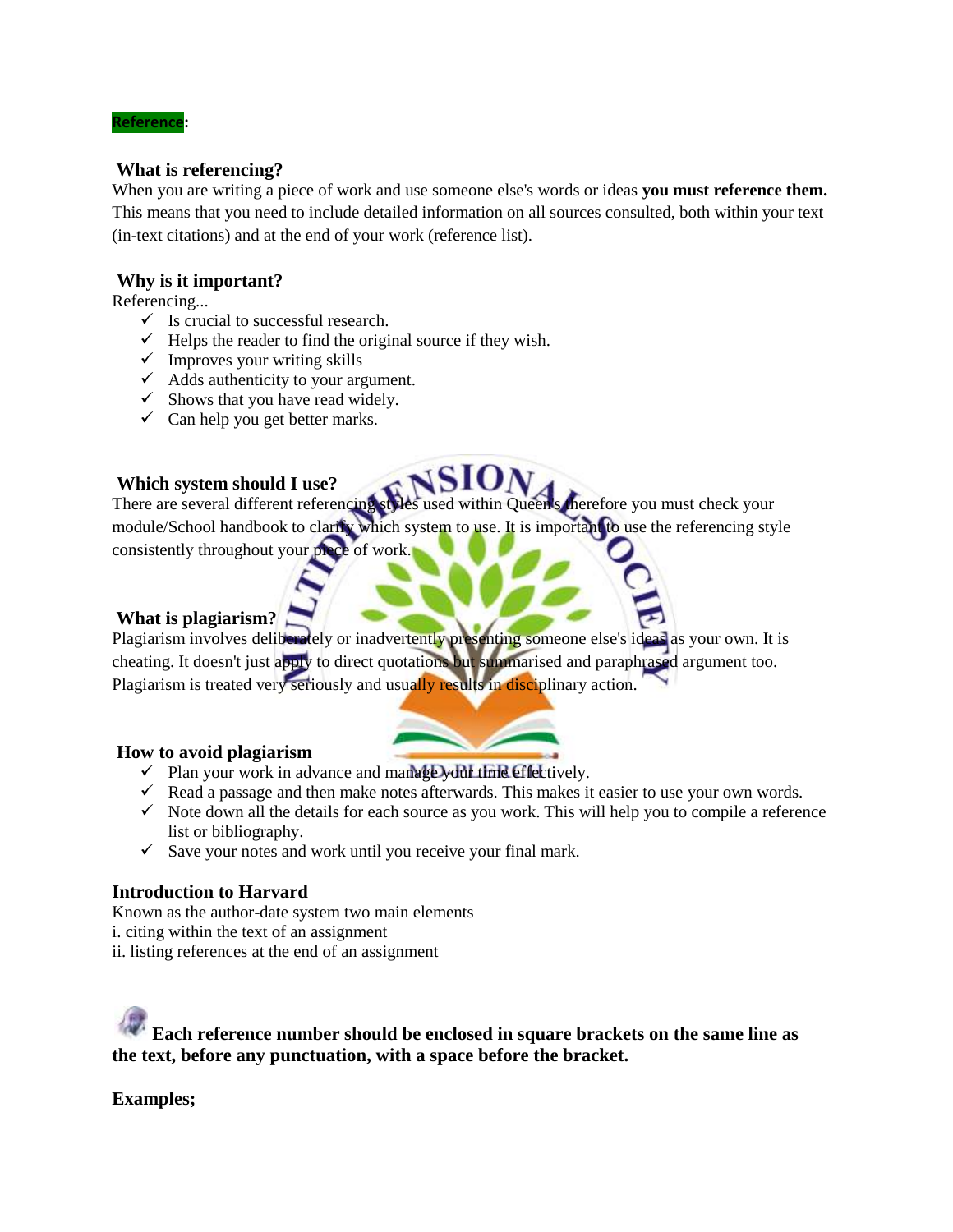". . .end of the line for my research [13]."

"The theory was first put forward in 2014 [1]."

"Scholtz [2] has argued. . . ."

"For example, see [7]."

"Several recent studies  $[3, 4, 15, 22]$  have suggested that..."

Note: Authors and dates do not have to be written out after the first reference; use the bracketed number. Also, it is not necessary to write "in reference [2]." Just write "in  $[2]$ ."

The preferred method to cite more than one source at a time is to list each reference in its own brackets, then separate with a comma or dash:<br>[1], [3], [5]<br>[1] – [5]

[1], [3], [5]  $[1] - [5]$ 

#### **Reference Lists**

To finish citing sources, a numbered list of references must be provided at the end of the paper. The list is comprised of the sequential enumerated citations, with details, beginning with [1], and is not alphabetical.

#### **Page Format**

- · Place references flush left
- · Single-space entries, double-space between.
- · Place number of entry at left margin, enclose in brackets.
- · Indent text of entries.

The following examples demonstrate the format for a variety of electronic and print sources. These citations are ones in widest use. Not everything is listed.

#### **Analysis of reference list examples**

When you write your reference list, you need to analyse the patterns of each reference type. Some basic details that you need to look for are authors/no authors, dates/no dates, titles, editions and publishers, pages, DOIs or /URLs, depending on the type of reference you need.

#### *Examples*

#### **Book (print)**

Amish, K. M, Azeem, A. (2018).*Coordination Chemistry. (*Uttar Pradesh, India): Multidimensional Publications.

*Analysis:* Author/s. > (Year). >*Title* (in italics). > Place of publication (city, country): Publisher.

#### **Journal article (print)**

Amish, K. (2018).Synthesis of Carbon Nanotube. *Journal of Nanotechnology*, *15*, 170–176. *Analysis:* Author/s. > (Year). > Title of the article. > *Title of Journal, > volume* (in italics), > pages.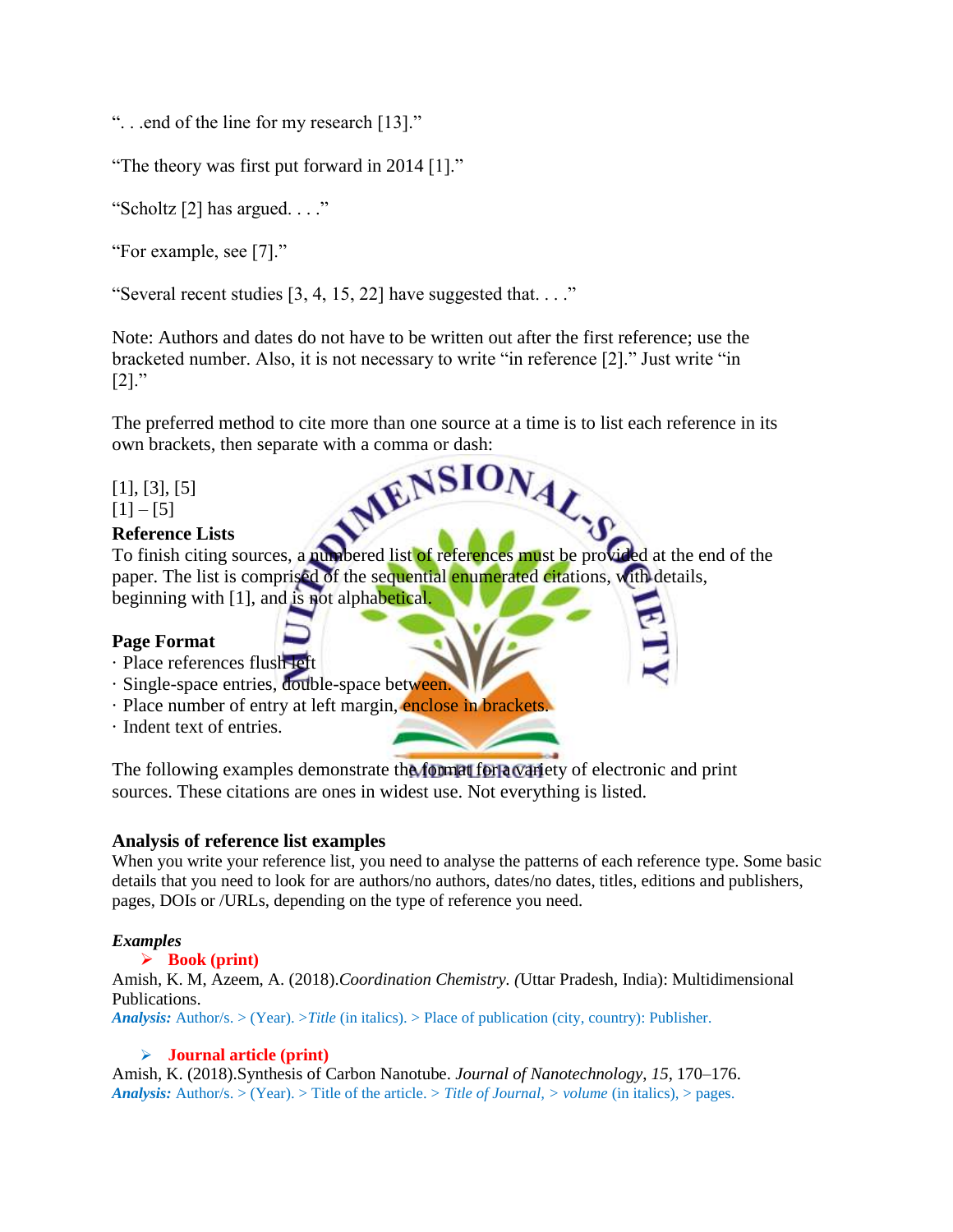#### **Journal article (online with a DOI)**

Amish, K. M. (2018). The role of Chemistry in Environment . *Indian Journal of Environmental Science*, *14(*1), 13–21. doi:10.1037/0278-6133.24.6.884 *Analysis:* Author/s. > (Year). > Title of the article. > *Title of Journal, > volume*(issue number), > pages. > doi:

#### **Authored document from a Website/web page (online)**

Amish, K .M. (2018). The Synthesis of Nanoparticules Characterization and its Applications . Retrieved from Multidimensional Publisher website: http://www.multidpublication.in *Analysis:* Author/s. > (Year). > *Title of article/section*. > Retrieved from Name of Website: > URL

#### **Capitalisation styles in reference entries:**

**1. Minimal** (Sentence style) is used for the titles of ALL reference list information sources EXCEPT for the titles of journal articles. Capitalise ONLY the first word, the first word after a question mark (?), a colon (:) or em dash  $(-)$ , and proper nouns that normally require capitalisation (e.g. names of people, cultural groups, places etc.). Wong, D. S. (2007). *New horizons in critical thinking: Engaging the modern Australian student.* London, UK: Hodges & Stones.

**2. Maximal** (Headline style) is used ONLY for italicised titles of journals. The first letter of every MAJOR word in the journal title should be capitalised—conjunctions, articles and short prepositions are not considered major words. The first word after a colon is **always** capitalised. Suzuki, T., & Dillon, P. (2001). Working patterns in Australia: A new approach, *Australian Journal of Applied Economics*, *23(*5), 34-40.

**MD-PLERCH** 

#### **Formatting the reference list**

i. The reference list goes **on a new page** at the end of your assignment.

ii. Head your page with **References (upper and lower case letters) and centre.** (DO NOT use all capitals, underline or use italics).

iii. Use the same spacing as your essay for the reference list  $(1.5 \text{ or double spaced})$ .

iv. Start each reference on a new line without a space between each reference item.

v. Use **hanging indent format** for all items in the reference list.

#### **Let the computer do the work for you:**

1. Highlight your entire reference list

- 2. Paragraph (use the little arrow) ! (2007-2010+ Word version)
- 3. ! *Indentation* ! open *Special* (menu) ! select *Hanging*

There are many types of reference list resources that will have differences in format from the examples.

# **1.Book:**

#### **Information needed:**

Author's Surname, Initials., year published. *Book title*. ed. (if not the first) Place of Publication: Publisher.

#### **Example:**

Dummett, M., 1994. *Electoral reform*. 2nd ed. Oxford: Oxford University Press.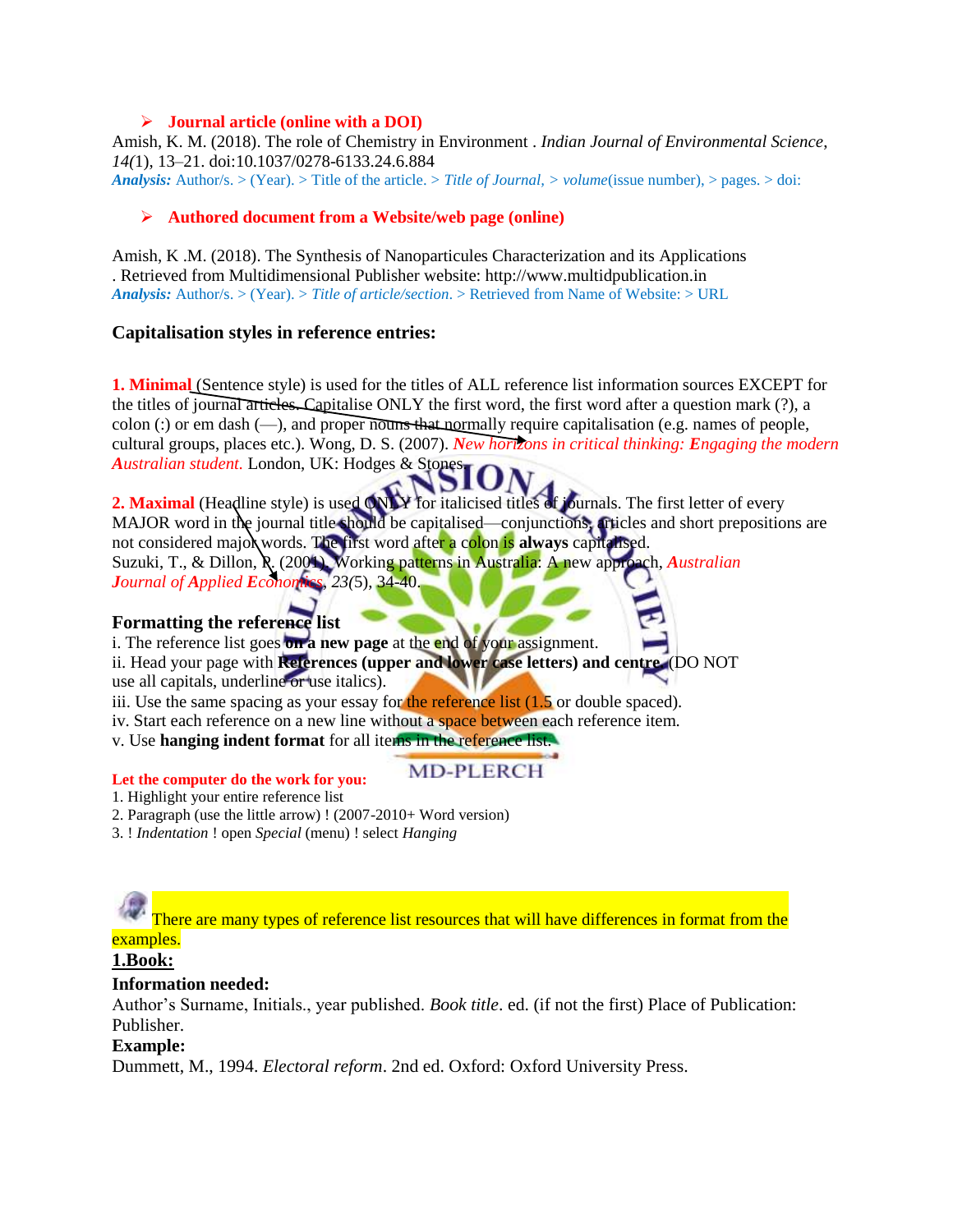#### **2.Book with two or three authors:**

#### **Information needed:**

Author's Surname, Initials. and Surname, Initials., year published. *Book title*. ed. (if not the first) Place of Publication: Publisher.

#### **Example:**

Bennett, C.L. and Workman, B., 2002. *Key nursing skills*. London: Whurr Publishers Ltd.

#### **3.Book with four or more authors:**

#### **Information needed:**

Author's Surname, Initials. et al., year published. *Book title*. ed. (if not the first) Place of Publication: Publisher.

#### **Example:**

Bradley, J.M. et al., 2000. *The history of design*. 3rd ed. Oxford: Oxford University Press.

#### **4.Edited book where no individual authors are identified:**

#### **Information needed:**

Editor's Surname, Initials., ed., year published. *Book title*. ed. (if not the first) Place of Publication: Publisher.

When referencing an editor include ed. (which stands for editor) after their initials.

#### **Example:**

Smith, J.T., ed., 1997. *Scottish cuisine*. 2nd ed. Edinburgh: Blackwell

# **5.Text within a book by a different author:**

#### **Information needed:**

Text Author's Surname, Initials., year published. Article/chapter title. In: Book Author/ Editor's Surname, Initials., year published. *Book title*. ed. (if not the first) Place of Publication: Publisher. Pages.

#### **Example:**

Marshall, C., 2005. Walking in central Scotland. In: Brown, A. and Jones, F., 2005. *Scottish hills*. Glasgow: Blacks. p. 60. **MD-PLERCH** 

#### **6.Book with a corporate author:**

#### **Information needed:**

Corporate Author, year published. *Book title*. ed. (if not the first) Place of Publication: Publisher. **Example:** 

United Nations Department of Climate Change, 1987. *Is the world getting hotter?* New York: United Nations.

# **7.E-book:**

#### **Information needed:**

Author's Surname, Initials., year published. *Ebook title*. ed. (if not the first) [online]. Place of Publication: Publisher. Available at: web address [Accessed Date]. **Example:**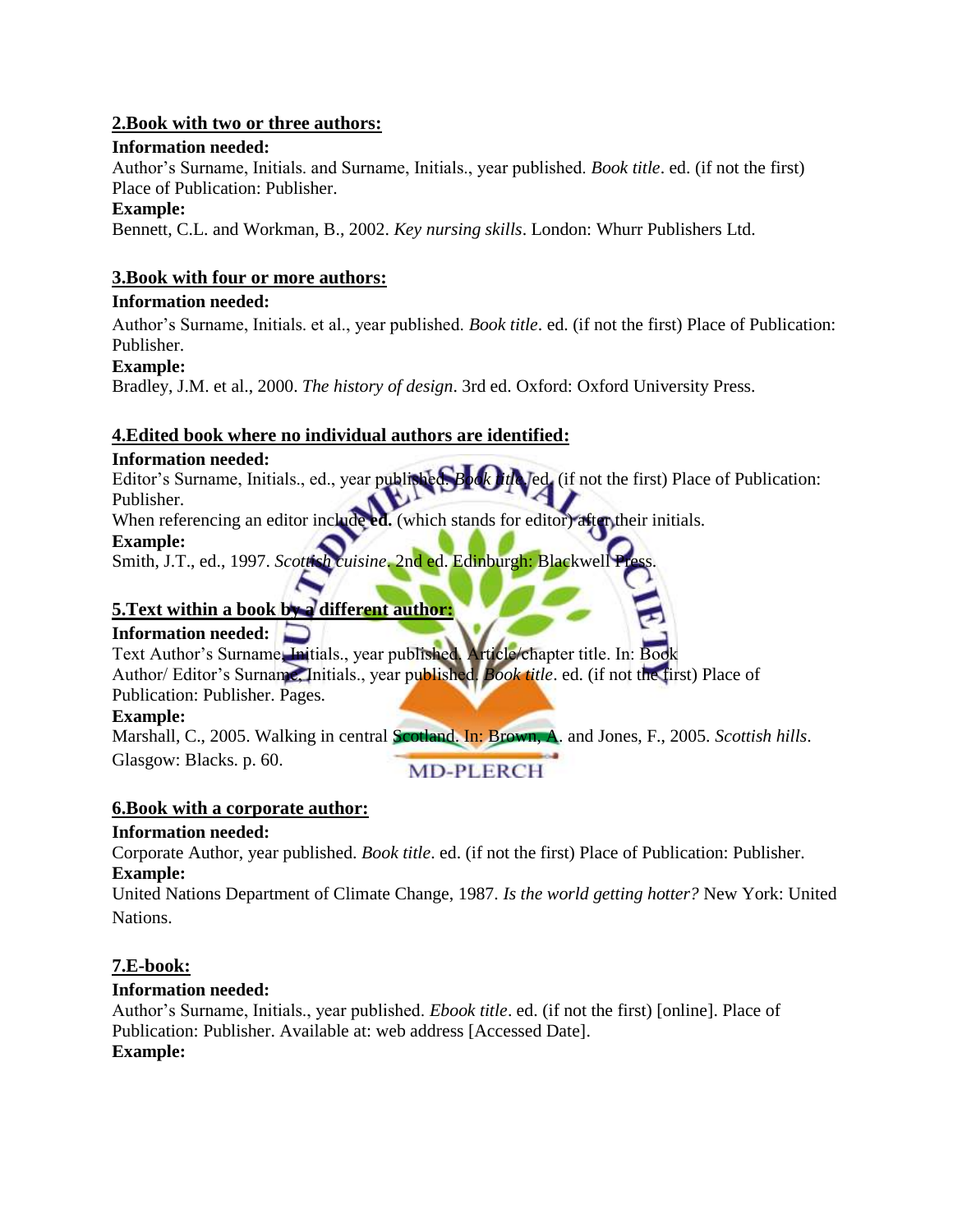Lorio, M.G., 2001. *Grammar cracker*. [online]. USA: Voralis Limited. Available at: http://site.ebrary.com/lib/dundeecollege/docDetail.action?docID=10141077&p00=jumping [Accessed 05 February 2010].

# **8.Journal article:**

#### **Information needed:**

Author's Surname, Initials., year published. Article title. *Journal Title*, volume number (issue number), page numbers.

#### **Example:**

Brown, A., 1998. Asymmetrical devolution. *Political Monthly*, 6 (12), pp.215-216.

#### **9.Journal with no volume or issue numbers:**

#### **Information needed:**

Author's Surname, Initials., year published. Article title. *Journal Title,* Date Published, page numbers.

#### **Example:**

Parston, G., 2008. Britain in 2008. *New Statesman*, 28 August 2008, pp.31-35.

# **10.Electronic journal article:**

#### **Information needed:**

Author's Surname, Initials., year published. Article title. *Journal Title*, volume number (issue number), page numbers. Available at: web address [Accessed Date].

#### **Example:**

Smith, L., 2009. Study skills. *Writing in Further Education*, 5(1), p.22. Available at: www.studyskillsjournal/12i [Accessed 21 June 201

# **11.Newspaper article:**

# **Information needed:**

Author's Surname, Initials., year published. Article title. *Newspaper Title*, Date published, page numbers.

# **Example:**

Parker, A., 2010. Salmond' plans to speed up Scottish devolution. *The Financial Times*, 07 May, p.10.

# **12.Dictionary or encyclopedia:**

#### **Information needed:**

Editor's Surname, Initials., year published. *Dictionary or encyclopaedia title*. ed. (if not the first) Place of Publication: Publisher.

# **Example:**

Illustrated Oxford Dictionary, 1998. *Illustrated Oxford dictionary*. Oxford: Dorling Kindersley Ltd. and Oxford University Press.

# **13.Conference paper:**

**Information needed:**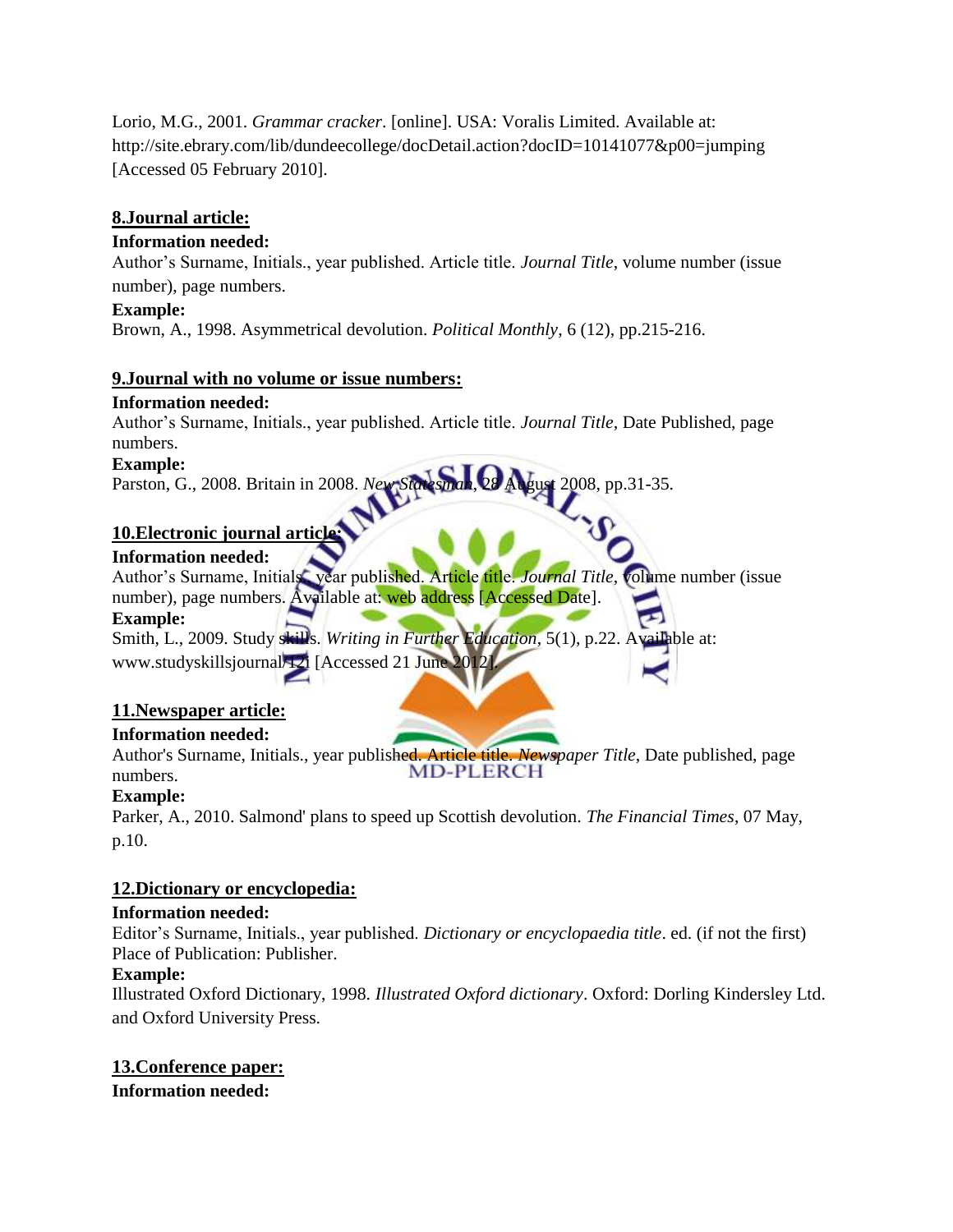Author's Surname, Initial., year of publication. *Name of conference*. Dates on which the conference was held. Place of Publication: Publisher.

#### **Example:**

Brown, T., 2007. *Global warming in Scotland.* 03 -04 April 2007. Edinburgh: Global Scotland.

#### **14.Unpublished work:**

**Information needed:**  Author's Surname, Initial., year of production. *Title*. Unpublished. **Example:**  Dundee College, 2012. *Study skills*. Unpublished.

#### **15.Essay, thesis or dissertation (academic submission):**

#### **Information needed:**

Author's Surname, Initials., year degree awarded or submission made. *Title*. \*Type of submission+. Name of College or University.

#### **Example:**

Roberts, T., 2009. *The benefits of wind farms to Scotland's economy*. \*Unpublished undergraduate dissertation+. Dundee University.

#### **16.Lecture or lecture notes:**

#### **Information needed:**

Lecturer's Surname, Initials., year of lecture. *Title of lecture/ lecture notes*. [lecture/ lecture notes].

Name of College or University, Department of the Teaching Institution, Date on which the lecture

#### was delivered. **Example:**

Smith, J., 2012. *Design history*. [lecture]. Dundee College, Creative and Digital Industries, 05 December 2012.

# **17.Moodle materials:**

# **Information needed:**

**MD-PLERCH** 

Tutor's or Author's Surname, Initials., year published on Moodle. *Title of notes or document*. Name of the unit/subject. [online]. Available at: web address [Accessed Date].

# **Example:**

Smith, F., 2010. *Biology of animals*. Biology HNC. [online]. Available at: https://moodle.dundeecollege.ac.uk/biologyhnc/unit6 [Accessed 01 December 2009].

# **18.Standards:**

# **Information needed:**

Author of standard, year of publication. Standard number with year. *Title of the standard*. Place of Publication: Publisher.

#### **Example:**

British Standards Institution, 2005. BS EN ISO 534: 2005. *Paper and board: determination of thickness, density and specific volume.* London: British Standards Institution.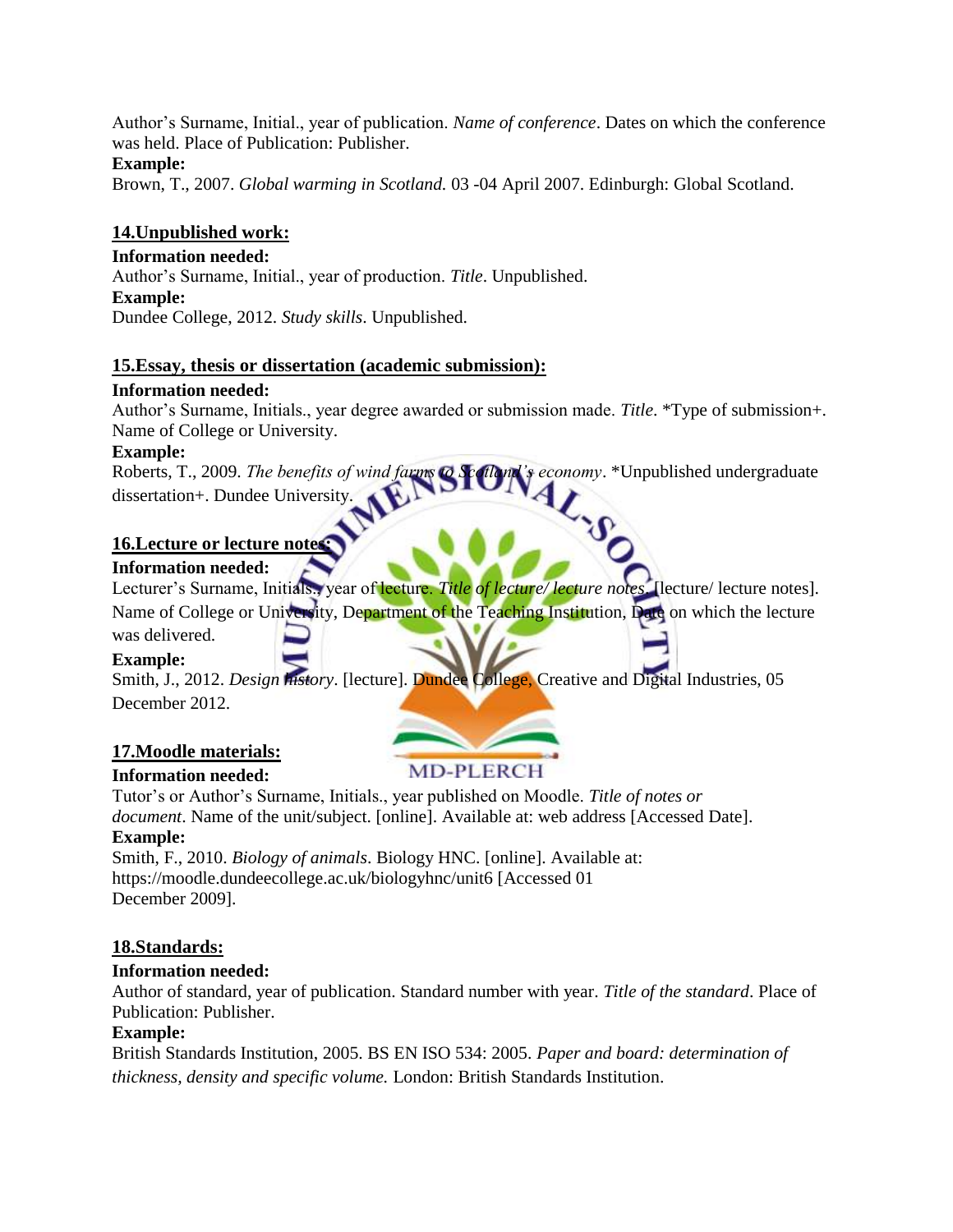# **19.Legal materials:**

#### **Information needed:**

*Case Name*, year of publication. Abbreviation for the series of case reports. Number of the first page of the report.

#### **Example:**

*Carlill v Carbolic Smoke Ball Company,* 1893*. 1 Q.B. p. 256.*

# **20.Official document, policy etc,:**

#### **Information needed:**

Author's Surname, Initials., year published. *Title.* Reference number (if there is one). Place of Publication: Publisher.

#### **Example:**

Dundee City Council, 2009. *Anti-bullying policy.* Dundee: Dundee City Council.

# **21.Website:**

# **Information needed:**

Author's Surname, Initials., year published online. Article title/title of webpage (if no article title). [online]. Website Name. Available at: web address [Accessed Date].

#### **Example:**

Richardson, H., 2011. *Parents defend children's centre's 'lifeline'.* [online]. BBC News. Available at: www.bbc.co.uk/news/education-12297621 [Accessed 28 January 2011]

# **22.Website with a corporate author:**

# **Information needed:**

Corporate Author, year published online. *Article title/ title of webpage.* [online]. Website Name. Available at: web address [Accessed Date].

#### **Example:**

BBC News, 2010. *Surrey's mobile library service faces axe in overhaul.* [online]. BBC News. Available at: www.bbc.co.uk/news/uk-england-surrey-12279399 [Accessed 28 January 2011].

# **23.Blog:**

# **MD-PLERCH**

# **Information needed:**

Author's Surname or Username, Initials., Date Published Online. *Blog entry title*. [blog entry]. Blog Name. Available at: web address [Accessed Date].

#### **Example:**

Thomson, S., 12 October 2009. *Scotland should sack Burley*. [blog entry]. Scotland the Brave. Available at: www.scotlandthebrave.org/Burley [Accessed 13 October 2009].

# **24.Learning Hub online database:**

# **Information needed:**

Author's Surname, Initials., year published. *Article title*. [online]. Title of Online Resource. Date Published. Available at: web address [Accessed Date]. **Example:**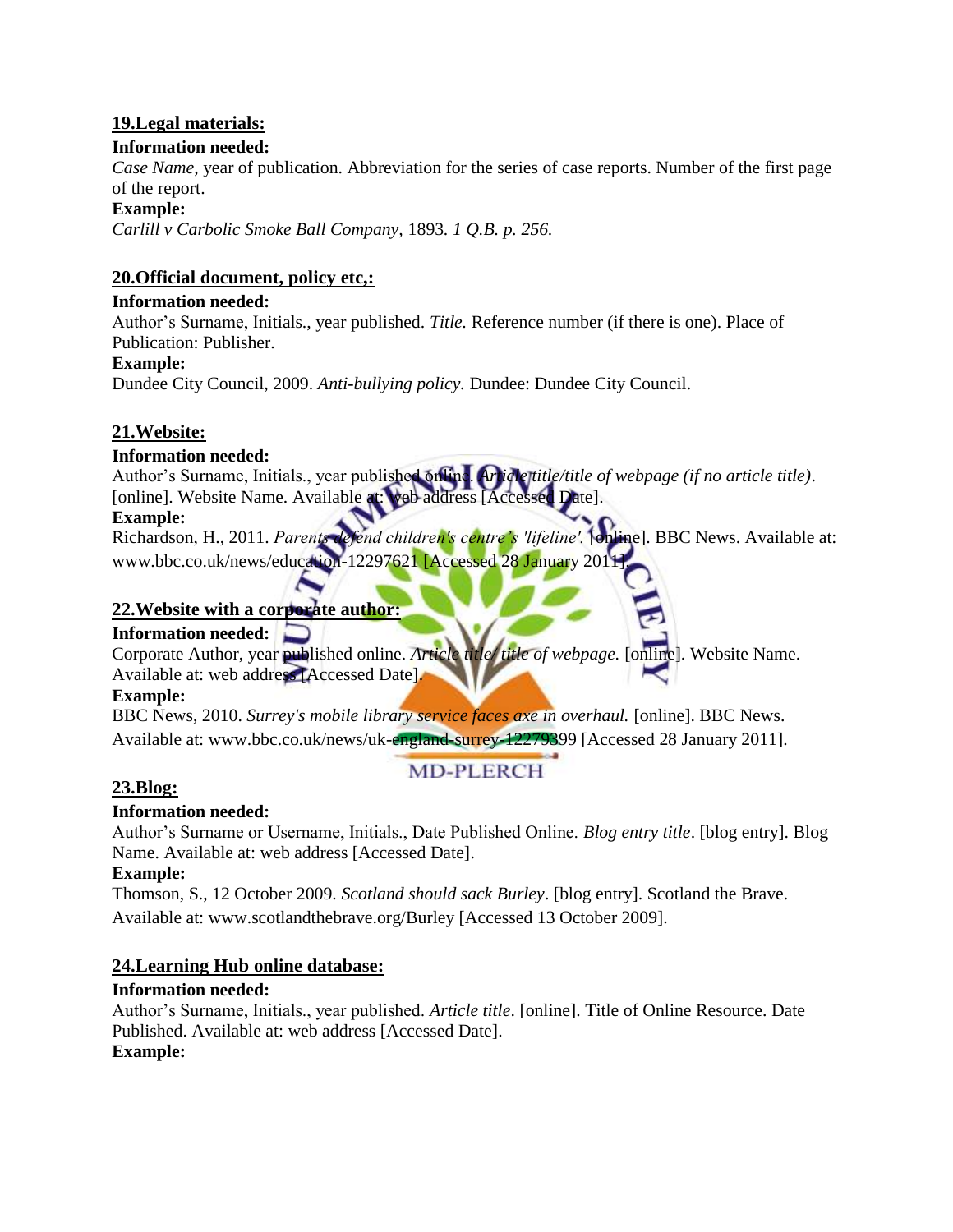Global Marketing Information Database, 2012. *Travel and tourism in Spain*. [online]. Global Marketing Information Database. 04 Jul 2012. Available at:

http://www.portal.euromonitor.com/Portal/Pages/Magazine/WelcomePage.aspx [12 July 2012].

# **25.YouTube:**

#### **Information needed:**

Screen name, year published online. *Video title*. [online video]. Available at: web address [Accessed Date].

# **Example:**

DowningSt, 2008. *Gordon Brown sees Sport Relief in action*. [online video]. Available at: http://www.youtube.com/watch?v=OcQvrNq0eWQ [Accessed 10 March 2008].

# **26.Social networking site:**

# **Information needed:**

Author's Surname, Initials., year posted. Subject of posting. *Title of social network.* [online]. Date of Posting. Available at: web address [Accessed Date]. **Example:** 

Stirling, S., 2011. New teaching resources available. *Facebook.* [online]. 11 January 2011. Available at: www.facebook.com/home.php#!/profile.php?id=100001106637625 [Accessed 28 January 2011].

# **27.Twitter:**

# **Information needed:**

Sender, year. Text of tweet. *Twitter.* [online]*.* Time of posting, Date of Posting. Available at: web address of tweet [Accessed Date].

# **Example:**

DundeeUniv, 2011. 'The McManus -one year on' John Stewart-Young talks about work undertaken at McManus during its refurbishment. *Twitter*. [online]. 10.53pm, 27 January 2011. Available at: http://twitter.com/#!/DundeeUniv/status/30760227359952896 [Accessed 28 January 2011].

# **28.Online map such as a Google map:**

# **Information needed:**

Corporate Author, year published online or copyright year. *Image details such as location (format if available).* [online]. Available at: web address [Accessed Date].

# **Example:**

Google Maps, 2013. *Dundee College Gardyne Campus (satellite view).* [online]. Available at: http://maps.google.co.uk/ [Accessed 13 April 2013].

# **29.Personal email message:**

# **Information needed:**

Surname of the Sender, Initials., (sender's email address), Date Sent. *Message subject*. Personal email to Surname, Initials., (recipient's email address).

# **Example:**

Scott, P., (paulscott@dundeecollege.ac.uk), 12 April 2009. *Removing rubbish from the library*. Personal email to Jones, J., (*j.jones@dundeecollege.ac.uk*).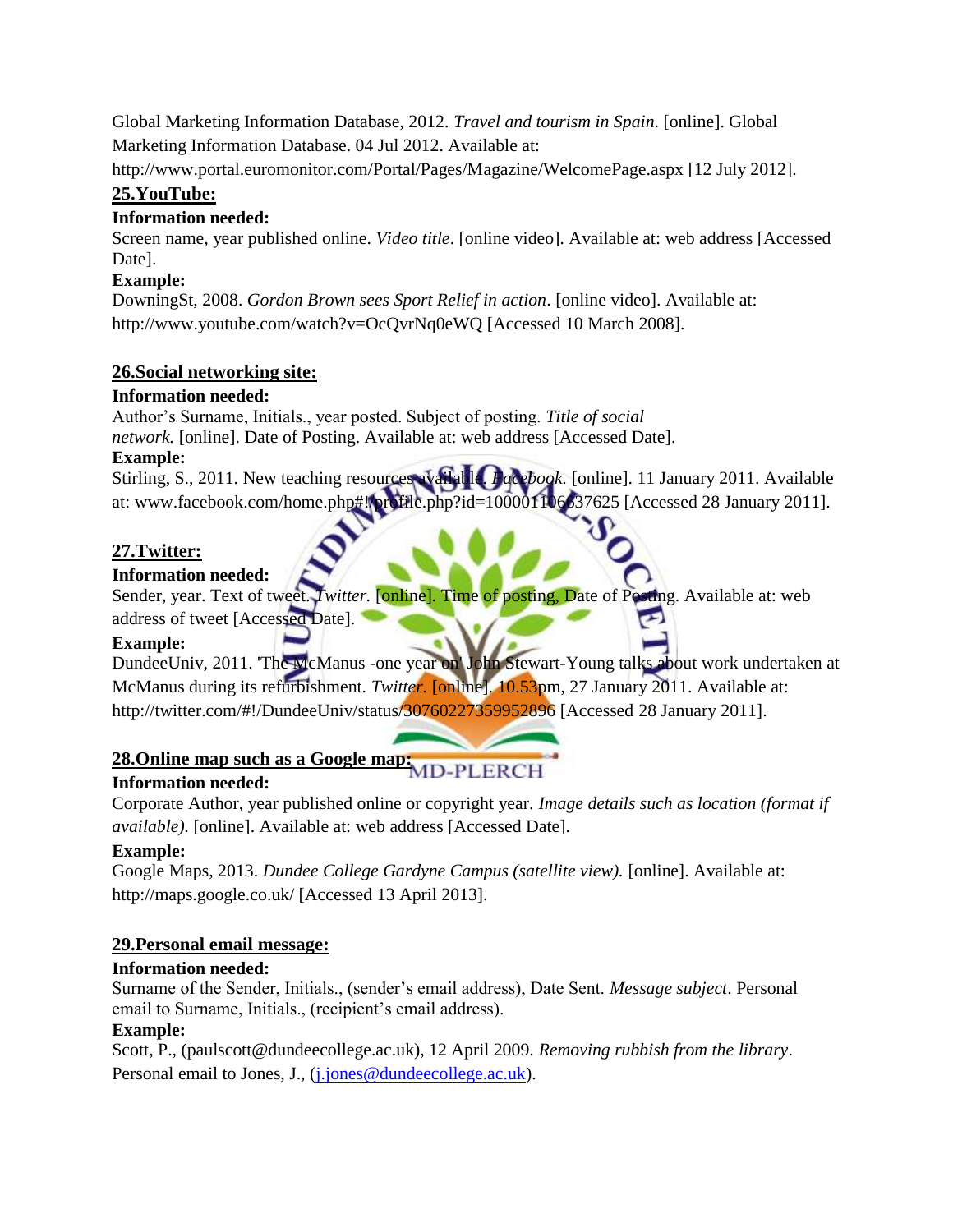#### **30.Computer game or programme:**

#### **Information needed:**

Corporate Author, year of publication. *Game title*. [game]. Place of Publication: Publisher. **Example:** 

Game Design, 2013. *Attack of the aliens*. [game]. Newcastle: Electric Games.

# **31.Podcast:**

# **Information needed:**

Author's, Host's or Producer's Surname, Initials., year of podcast. *Title of podcast*. [podcast]. Title of Podcast Show. (if different from title of podcast) Title of Larger Site. (if available) Available at: web address [Accessed Date].

#### **Example:**

Mayo, S. and Kermode, M., 2009. *Film reviews*. [podcast]. Simon Mayo Show. BBC Five Live. Available at: www.bbcfivelive.co.uk [Accessed 22 May 2009].

# **32.Face to face interview:**

#### **Information needed:**

Surname of Person Interviewed, Initial., year of interview. *Title of interview*. [interview]. Date on which the interview was conduct

#### **Example:**

Smith, J., 2012. *Working in the design industry*. [interview]. 05 December 2012.

# **33.TV or radio programme:**

# **Information needed:**

*Series title*, year broadcast. Episode number and/or title. Start times of cited sections (if required). [TV/ radio programme]. Broadcasting Organisation/ Channel. Date Broadcast.

# **Example:**

*Pop stars*, 2009. Episode 2. 26 minutes, 56 minutes. [TV programme]. BBC1. 01 February 2009.

# **34.Film:**

# **Information needed:**

**MD-PLERCH** *Film title*, year released. Start times of cited sections (if required). [film].

Directed by Director's Surname, Initials. Country of Creation: Film Studio or Maker.

# **Example:**

*Fame is the game*, 2007. 1 hour 15 minutes. [film]. Directed by Smith, L. USA: Free Pictures.

# **35.Play (written text, not a performance):**

# **Information needed:**

Author's Surname, Initials., year published. *Play title*. [play]. Place of Publication: Publisher. **Example:** 

Shakespeare, W., 1992. *Hamlet*. [play]. Hertfordshire: Wordsworth Editions Ltd.

# **36.Live musical recital, dance or play:**

# **Information needed:**

*Title.* By Creator's Surname, Initials., year of performance. [play, dance or musical composition]. Venue, City of Performance, Date of Performance.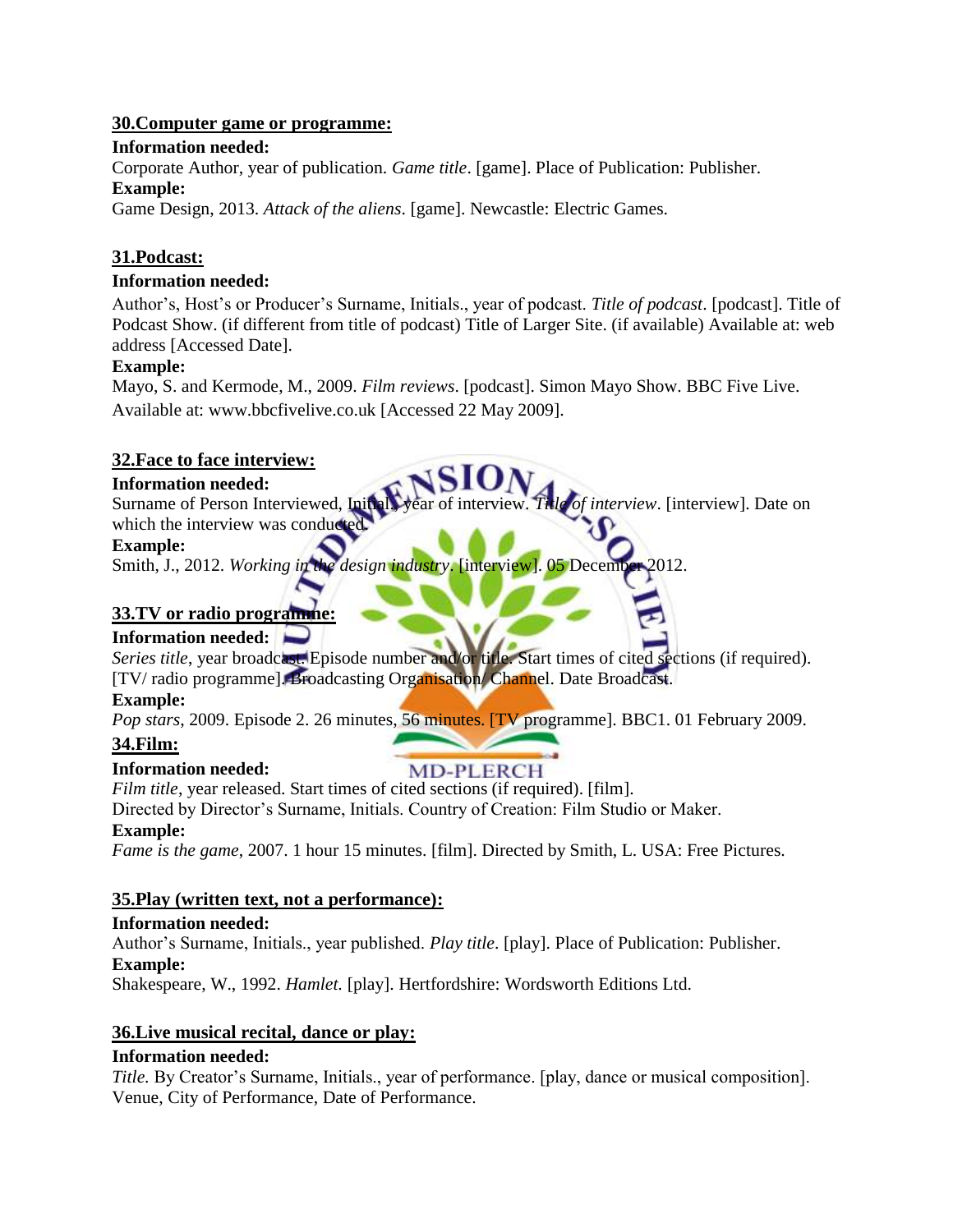#### **Example:**

*Bulgarian folk dance.* By Moss, T., 2012. [dance]. The Space, Dundee, 12 April 2012.

#### **37.Musical recital, dance or play on DVD:**

#### **Information needed:**

*DVD title.* By Creator's Surname, Initials., year of publication. Start times of cited sections (if required). [DVD]. Production Company or Publisher. **Example:** 

*Cirque du soleil presents dralion.* By Mallet, D. and Caron, G., 2002. [DVD]. Sony Pictures Home Ent.

#### **38.Music (a sound recording):**

#### **Information needed:**

Name of Artist/ Composer, year of publication of music. *Title of work.* [music]. Place of Publication: Record Company.

#### **Example:**

The View, 2007. *Same jeans.* [music]. London:

#### **39.Exhibition catalogue:**

# **Information needed:**

Artist's Surname, Initial., year of publication of catalogue. *Title of the catalogue and gallery/ venue.*  Exhibition dates. Place of Publication: Publisher.

#### **Example:**

Chalmers, I., 2012. *Exhibition of self-portraits at the Summerhall Galleries.* 12 -20 April 2012. Brixham: The Arts Heritage Fund.

#### **40.Image in a book by a different author:**

#### **Information needed:**

Creator's Surname, Initials., year published or created. Image title. Type of image/ medium. In: Book Author or Editor's Surname, Initials., ed. , (if required) year book was published. *Title of book*. ed. (if not the first). Place of publication: Publisher. **Example:** 

Van Gogh, V., 1888. Fourteen sunflowers. Painting. In: Bernard, B., 1993. *Van Gogh.* London: Dorling Kindersley Ltd.

# **41.Image in a journal by a different author:**

#### **Information needed:**

Creator's Surname, Initials., year published. Image title. Type of image/ medium. In: Surname of the Author of the Journal Article, Initials., year journal was published. Article title. *Journal Title*, volume number (issue number), page numbers of article.

# **Example:**

Heinrich, T., 2012. Climbers on north ridge. Photograph. In: Brown, C., 2012. Savage mountain. *National Geographic,* 221 (4), pp. 36-65.